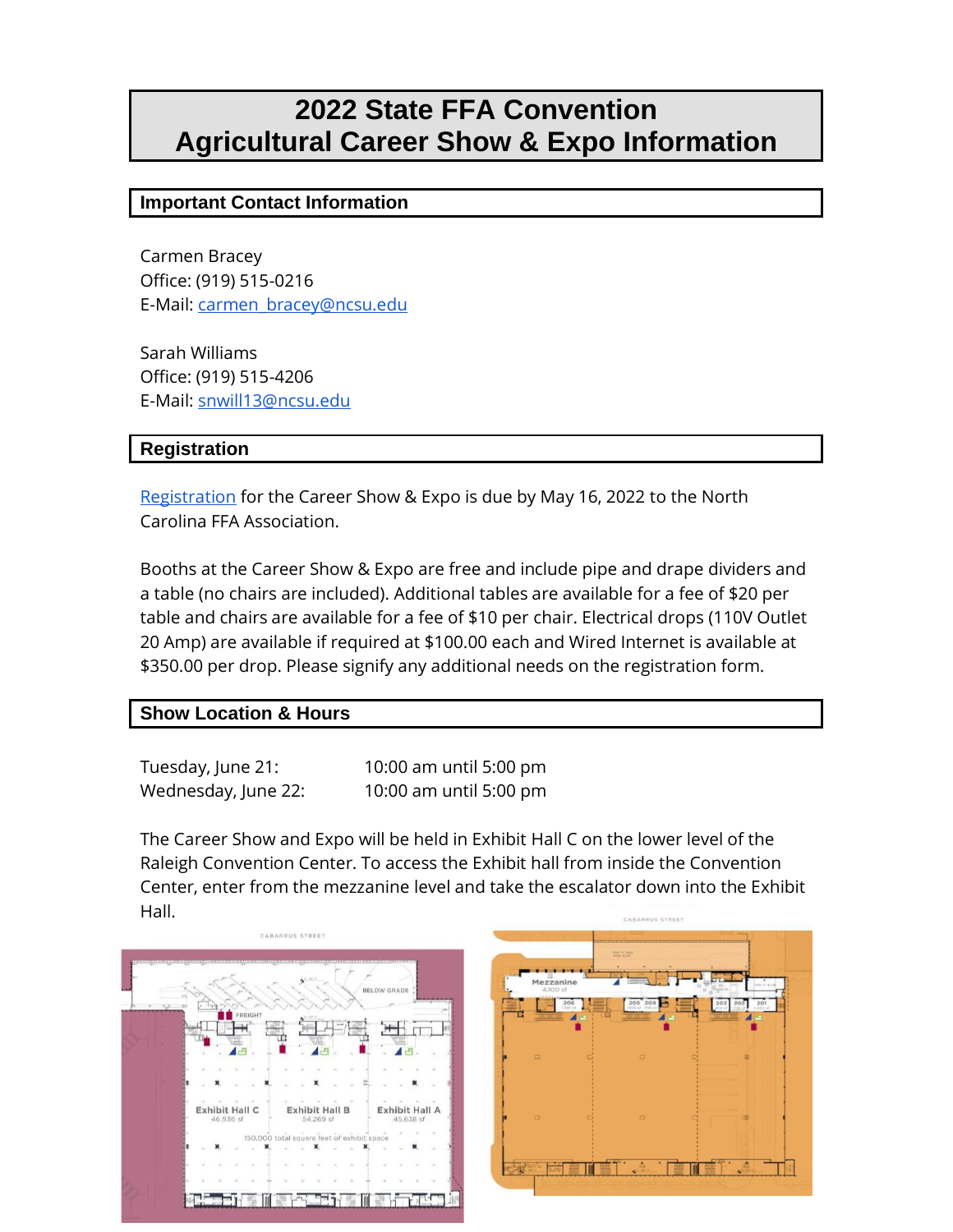# **Set-Up**

On site check in and set-up for all booths will begin at 9:00 am on Monday June 20, 2022. All booths should be completely set-up by 9:00 am on Tuesday for the Career Show & Expo opening at 10:00 am. You will receive an official FFA convention button and program at registration. The registration desk will be located in Exhibit Hall C, where the Career Show & Expo will be located.

The entrance to the loading dock is located behind the amphitheater on Lenoir Street. This is where you will unload on Monday and load on Wednesday. See map below.



## **Teardown**

Teardown for all booths may begin immediately after the Career Show & Expo closing at 5:00pm on Wednesday.

## **Questions**

Please feel free to contact the North Carolina FFA Association with any questions you may have concerning the event or convention center.